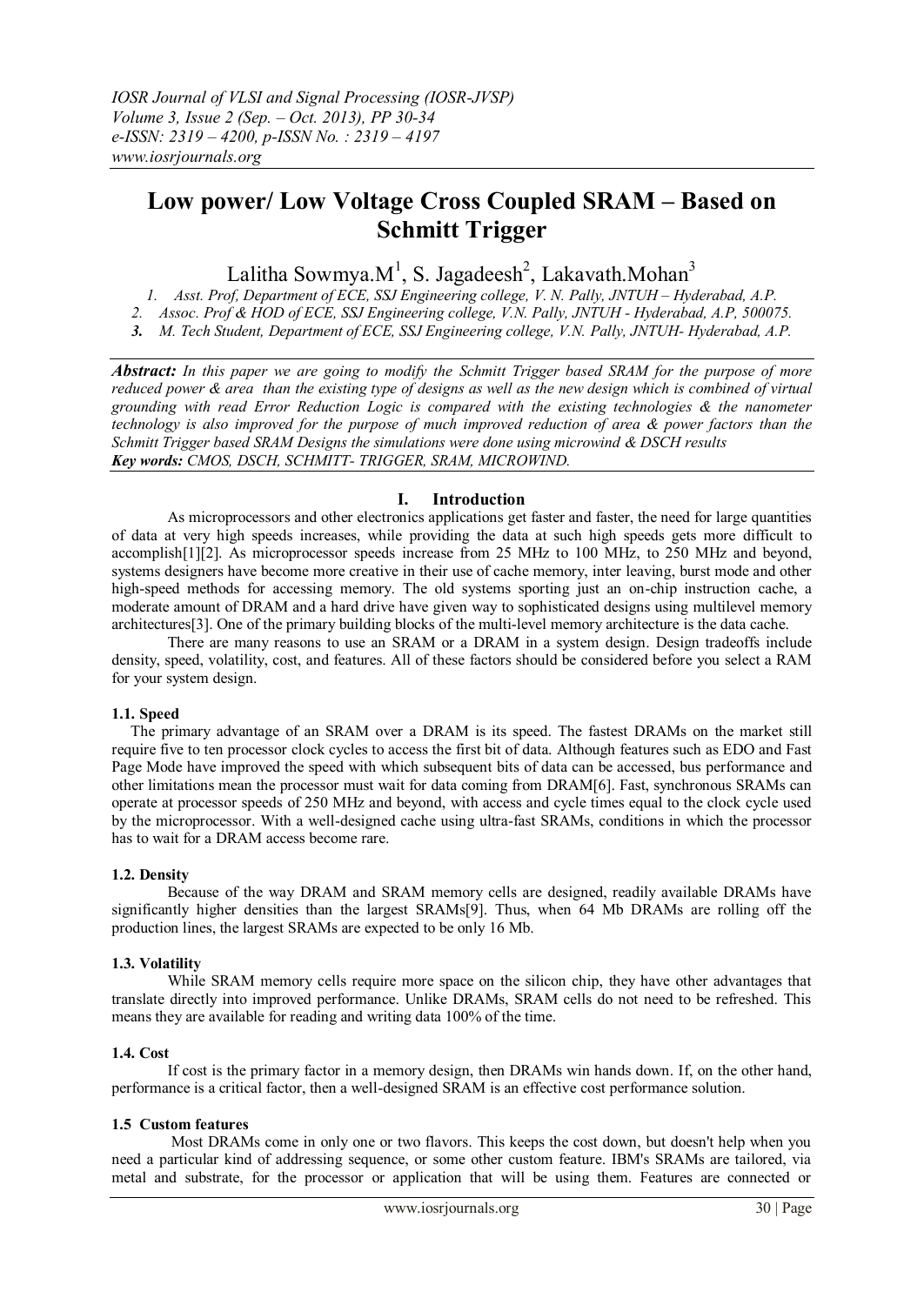disconnected according to the requirements of the user. Likewise, interface levels are selected to match the processor levels. IBM provides processor specific solutions by producing a chip with a standard core design, plus metal mask options to define feature sets.

Even though the SRAM is high Power Consuming Element to remove this unwanted power consumption a new Schmitt trigger based SRAM memory is proposed in our reference Paper. The proposed design is built after analyzing the different types of SRAM using low power design techniques the simulations were done under DSCH & Microwind Software.

- The Problem Found in the existing SRAM Designs are listed below:
- SRAMs are consuming most of the power of the core Processor Element.
- The leakage in the SRAM circuit is high when compared to the all other processor components.
- As its consuming much power heat dissipation also occurs
- So less efficient than all other elements.

#### **II. Need of Schmitt Trigger Based SRAM Designs**

In order to resolve the conflicting read versus write design requirements in the conventional 6T bitcell, we apply the Schmitt Trigger (ST) principle for the cross-coupled inverter pair. A Schmitt trigger is used to modulate the switching threshold of an inverter depending on the direction of the input transition[10]. In the proposed ST SRAM bitcells, the feedback mechanism is used only in the pull-down path. During input transition, the feedback transistor (NF) tries to preserve the logic "1" at output (Vout ) node by raising the source voltage of pull-down nMOS (N1). This results in higher switching threshold of the inverter with very sharp transfer characteristics. Since a read-failure is initiated by a input transition for the inverter storing logic "1," higher switching threshold with sharp transfer characteristics of the Schmitt trigger gives robust read operation.

For the input transition, the feedback mechanism is not present. This results in smooth transfer characteristics that are essential for easy write operation. Thus, input-dependent transfer characteristics of the Schmitt trigger improves both read-stability as well as write-ability of the SRAM bitcell. Two novel bitcell designs are proposed. The first ST-based SRAM bitcell has been presented in our earlier work[5]. Another STbased SRAM bitcell which further improves the bitcell stability has been reported in existing works. To maintain the clarity of the discussion, the ST bitcell in [5] is termed the "ST-1" bitcell while the other ST bitcell[10] is termed the "ST-2" bitcell shown in the Figures below.



**Figure 1: ST2 Bit Cell**



**Figure 2: ST1 Bit Cell**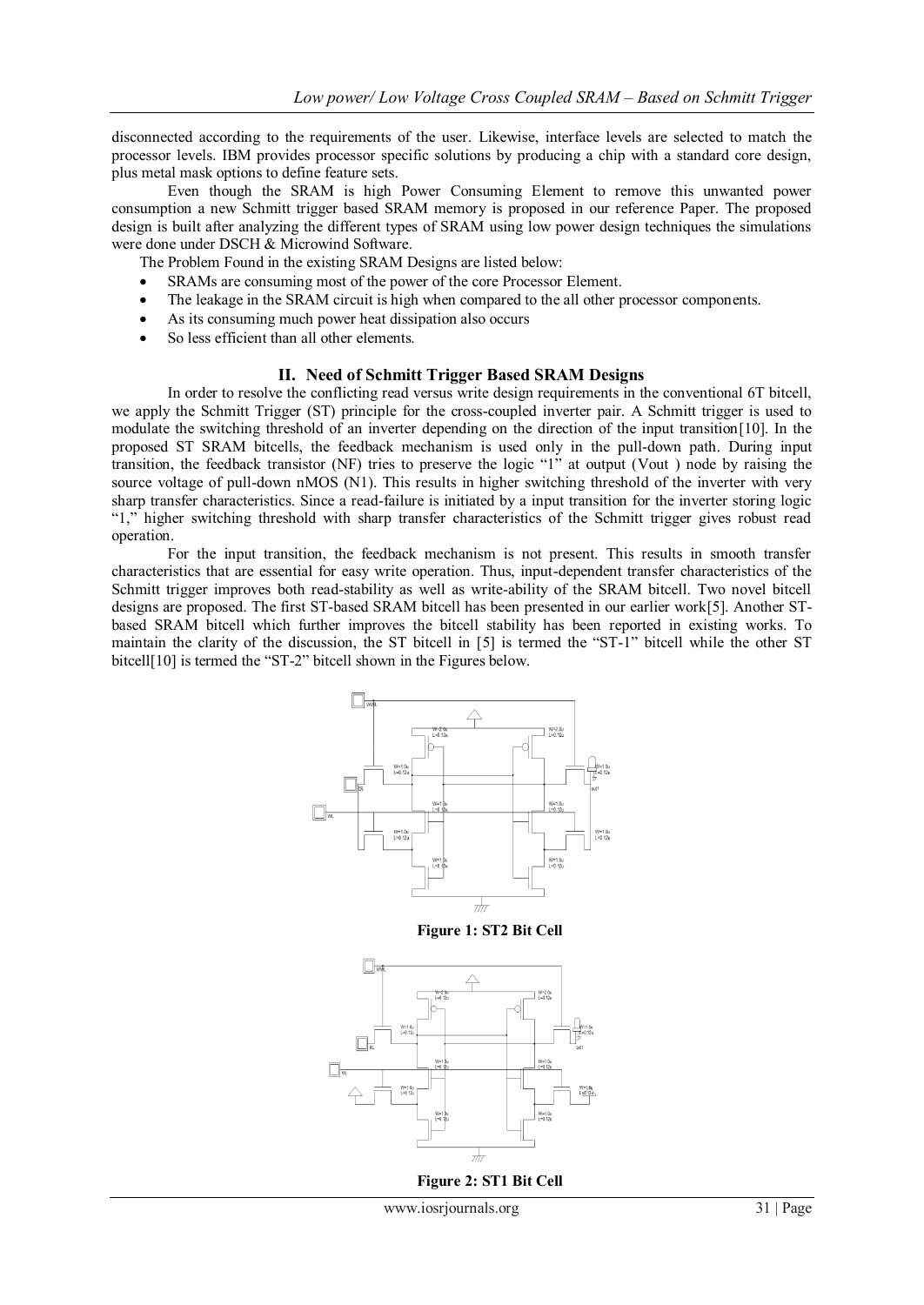#### **III. Need of 7T-SRAM for enhanced read stability**

A conventional 6TSRAM cell design consists of a cross-coupled inverter pair (M3-M6) that does data storage and two access transistors (M1-M2) to load/retrieve data on bit lines, BL and BLB. During a write operation, the data is loaded on the bit lines and the word select signal WS is turned high. A successful write operation occurs if the data is correctly latched in the cell. The bit lines are pre-charged to the supply voltage and the word select line is turned high to retrieve data during a read operation. The bit line (BL) connected to the storage node (V1) storing a '0<sup>"</sup> gets discharged. The storage node (V1) rises above '0' during a read operation due to voltage division between the access transistor (M1) and the driver transistor (M6). A read failure can occur if the voltage drop rises higher than the threshold voltage of the inverter (M3, M5).



**Figure 3: Virtual Grounding Based Read Error Reduced SRAM Cell**

A conventional 6T-SRAM cell provides poor read stability since the access transistors provide direct access to the cell storage during a read operation. The proposed design (see Fig. 4) removes the access hazard during a read operation and therefore eliminates the chances of cell content being inadvertently flipped. It consists of a cross-coupled pair (M3-M6) for data storage as in case of a conventional 6T-SRAM cell. However the ground terminal of the inverter pair is connected to a virtual ground[2] (Gnd\_vir1) in the proposed design to provide high speed low-power write operation[7][8]. The word select line "WS" is held high only during a write operation to load new data in the cell by turning on the write access transistors (M1-M2). A read access transistor (M7) connected to a virtual ground[9] (Gnd\_vir2) is used to retrieve data on read bit line (BLR) during a read operation. Our design decouples read/write operation using separate read/write access transistors. Therefore it doesn't suffer from constrained read/write requirements as in 6T-SRAM design.

### **IV. Results of Low Power 8T-SRAM**

As the Schmitt trigger based designs are having high number of transistor to make the read stability that is 10 Transistor which very high when compared to the existing 6T SRAM Design we are going to combine the mentioned read stability at the above part to our proposed work to reduce the count than the Schmitt trigger based designs at the same time we are going to achieve reduced power consumption with reduced transistor count without affecting the read stability. At the same time the 8T-SRAM design supports separate read and write operations as in the Schmitt Trigger based designs. Our idea is to combine these to different technologies & to design a new circuit with much efficiency than the existing two designs.



**Figure 4: Read Error Reduced 8T-SRAM Cell with Reduced Transistor Count**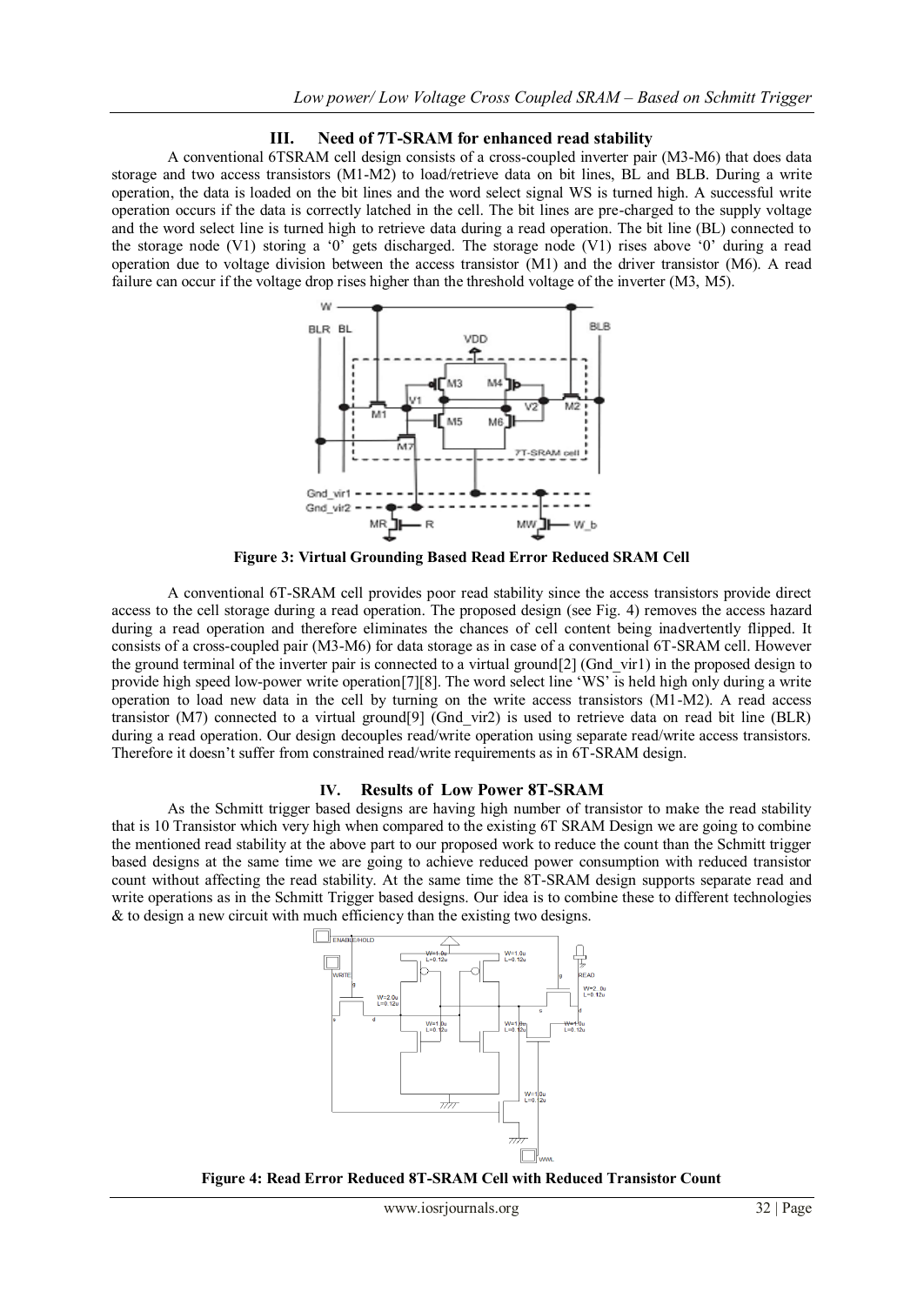

**Figure 5: Layout Design of 8T-SRAM**



**Figure 6: Power Analysis of 8T-SRAM Design**

Table1. Power/voltage consumption comparison

|  | Sl. No | <b>Bitcell Topologies</b> | Area    | Power      |
|--|--------|---------------------------|---------|------------|
|  |        | ST-1 Bit cell             | 19X13   | $0.226$ mw |
|  |        | ST-2 Bit cell             | 19X13   | $1.025$ uw |
|  |        | 8T-ST SRAM                | 13 X 12 | 5.699uw    |

### **V. Conclusion**

Our design shows that much less power than the existing ones is 5.699μw at the standard Our design layout combined with 6T & Virtual grounding with read error reduction Circuit concept 120nm technology. And it is having much reduced area than the conventional SRAM designs. Thus this design can be used for future SRAM core memories and Future Integrated circuits for low power and high speed applications using power gated circuits.

#### **Reference**

- [1] Mizuno, H. and T. Nagano, *Driving source-line cell architecture for sub-1-V high-speed low-power applications*. Solid-State Circuits, IEEE Journal of, 1996.**31**(4): p. 552-557.
- [2] Takeda, K., et al., *A read-static-noise-margin-free SRAM cell for low-VDD and high-speed applications.* Solid-State Circuits, IEEE Journal of, 2006.**41**(1): p. 113-121.
- [3] Chang, L., et al., *An 8T-SRAM for Variability Tolerance and Low-Voltage Operation in High-Performance Caches.* Solid-State circuits, IEEE Journal of, 2008.**43**(4): p. 956-963.
- [4] Tae-Hyoung, K., et al. *A High-Density Subthreshold SRAM with Data-Independent Bitline Leakage and Virtual Ground Replica Scheme*.in*Solid-State Circuits Conference, 2007. ISSCC 2007. Digest of Technical Papers. IEEE International*. 2007.
- [5] J. P. Kulkarni, K. Kim and K. Roy "A 160mV robust Schmitt trigger based sub threshold SRAM," *IEEE J. Solid-State Circuits,*  vol.42,no.10, pp.2303-2313, Oct.2007.
- [6] Bo, Z., et al. *A Sub-200mV 6T SRAM in 0.13um CMOS*.in*Solid-State Circuits Conference, 2007. ISSCC 2007. Digest of Technical Papers. IEEE International*. 2007.
- [7] Wang, X., Roy, S., and Asenov, A., *Impact of Strain on the Performance of high-k/metal replacement gate MOSFETs*, in *Proc. 10th Ultimate Integration on Silicon (ULIS 2009)*. 2009.
- [8] Kevin, Z., *Embedded Memories for Nano-Scale VLSIs*. 2009: Springer Publishing Company, Incorporated. 400.
- [9] Cheng, B., Roy, S., Roy, G., Brown, A., and Asenov, A. *Impact of Random Dopant Fluctuation on Bulk CMOS 6-T SRAM Scaling*. in*Solid-State Device Research Conference, 2006. ESSDERC 2006.Proceeding of the 36th European*. 2006.
- [10] Jawar Singh, D.K.P., Simon Hollis, and Saraju P. Mohanty, *A single ended 6T SRAM cell design for ultra-low-voltage applications.*IEICE Electronics Express, 2008.**5**(18): p. 750-755.